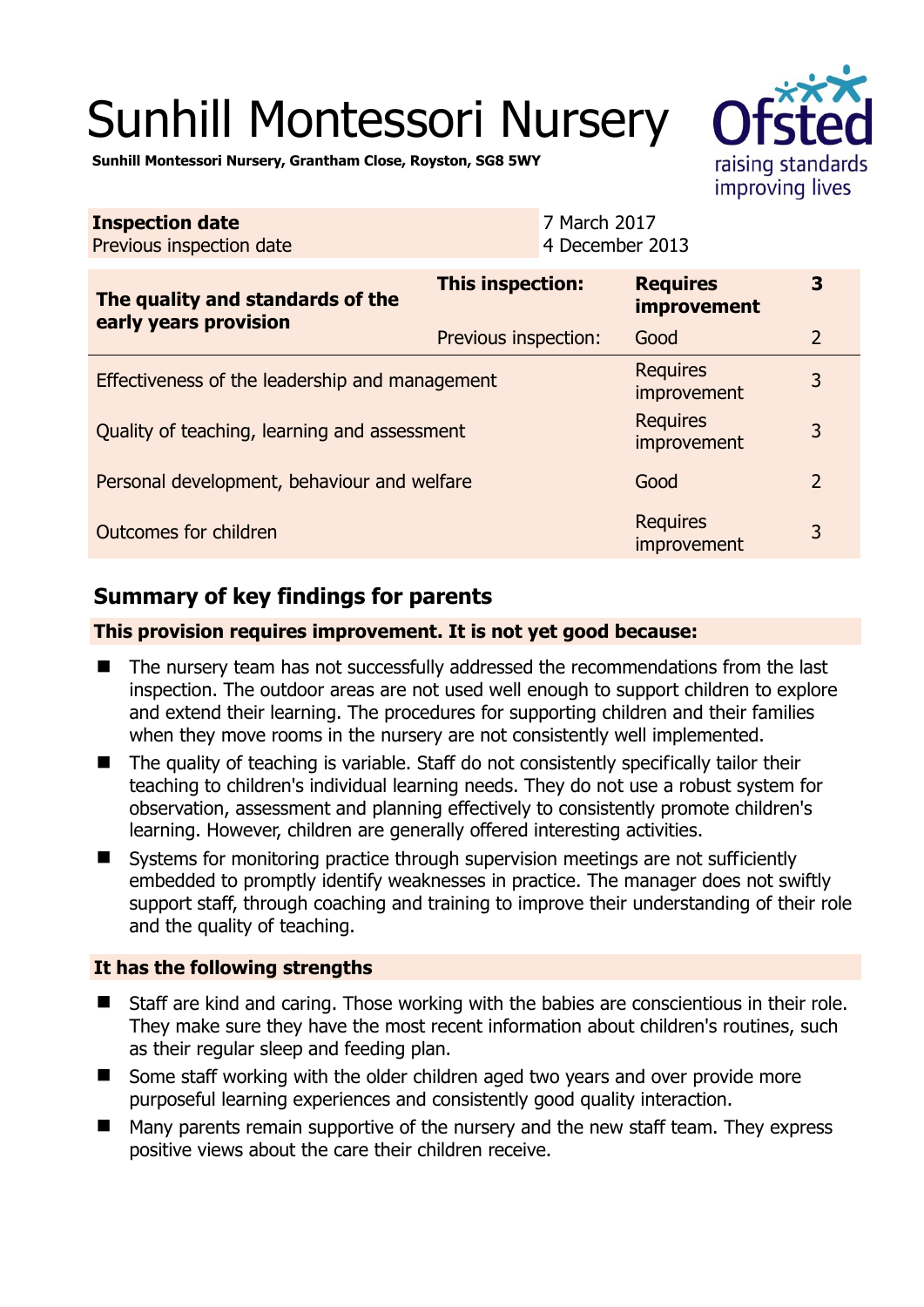# **What the setting needs to do to improve further**

### **To meet the requirements of the early years foundation stage the provider must:**

|                                                                                                                                                                                                                                | <b>Due Date</b> |
|--------------------------------------------------------------------------------------------------------------------------------------------------------------------------------------------------------------------------------|-----------------|
| consider the individual needs, interests and stage of development<br>of each child, use this to plan a challenging and enjoyable<br>experiences for them, focusing on the prime areas of learning for<br>the youngest children | 07/04/2017      |
| improve the use of supervision to identify weaknesses in practice<br>and solutions to problems as they arise, ensure coaching to<br>improve the quality of teaching is implemented rapidly.                                    | 07/04/2017      |

### **To further improve the quality of the early years provision the provider should:**

■ enhance the outdoor areas and ensure they are included in planning when considering how to meet children's individual learning needs.

### **Inspection activities**

- $\blacksquare$  The inspector observed the quality of teaching during activities indoors and outdoors, and assessed the impact this has on children's learning.
- The inspector spoke with staff and children during the inspection.
- The inspector completed a joint observation with the nursery manager.
- The inspector held a meeting with the nursery manager and the provider's representatives. She looked at relevant documentation and evidence of the suitability of staff working in the nursery.
- The inspector spoke to parents during the inspection, looked at emails they had provided and took account of their views.

# **Inspector**

Alison Reeves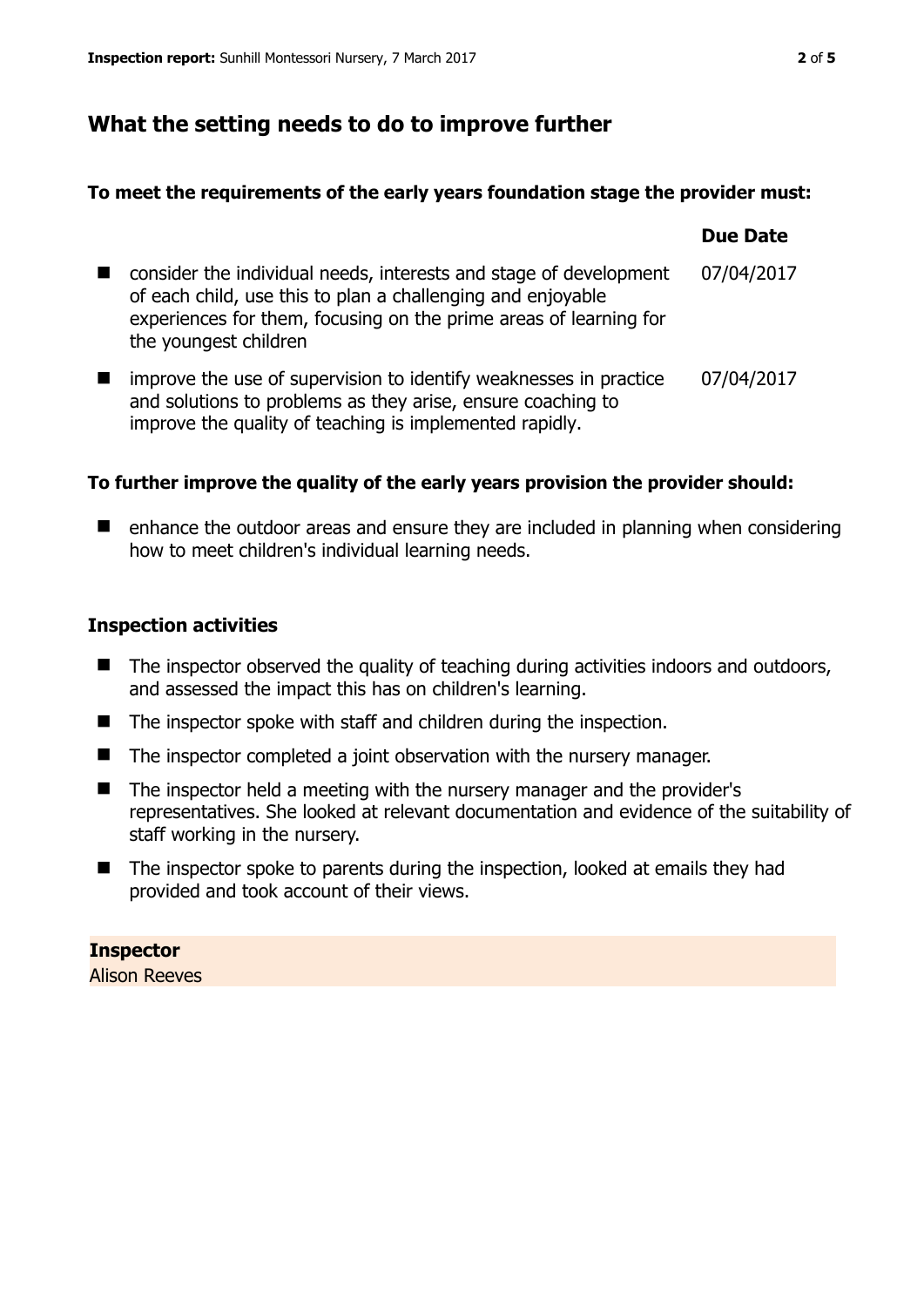### **Inspection findings**

### **Effectiveness of the leadership and management requires improvement**

The newly appointed manager acknowledges the need to improve the quality of the provision for children in the nursery. A large number of staff have left the nursery including the previous manager. This and high levels of staff sickness have resulted in frequent changes to staff working in the rooms with children. There has been a lack of monitoring of staff practice, the quality of teaching or children's progress. Supervision meetings with staff have not been taking place and some staff are not clear about the full remit of their role. The arrangements for safeguarding are effective. Staff are aware of the possible signs that a child might be suffering harm. They know how to report concerns within the nursery in order for a referral to be passed to the Local Safeguarding Children Board. The new manager has begun to make links with other professionals in the local area. She has also re-established the regular newsletter for parents to keep them informed about events in the nursery.

### **Quality of teaching, learning and assessment requires improvement**

Children do not always get the most from the learning opportunities provided. Staff do not consistently engage and interact with children to help them explore and develop their ideas and thinking. Some staff do not use the information from observations to plan for children's precise learning needs and, therefore, the quality of teaching varies considerably. Children enjoy listening to stories and singing songs. Younger children have fun with dolls, playhouses and kitchens. Babies enjoy appropriate opportunities to explore their surroundings. They are interested in moving beads along the bendy wire of the bead maze and enjoy rolling the balls along the floor. Older children enthusiastically participate in cooking activities. Staff hold open evenings to provide parents with the opportunity to meet with their child's key person to discuss their child's progress.

#### **Personal development, behaviour and welfare are good**

Each group room has its own outdoor area and children have daily opportunities to play in the fresh air. Staff are aware of children's dietary needs and make sure meals and snacks are suitable for children who follow a specific diet or have allergies. Children enjoy good opportunities to develop their independence. They learn to put on their coats and shoes for themselves ready to go outside. Children are well behaved in the nursery. They listen well to instructions and show that they understand the rules, such as walking indoors as they move from one area of the room to another. Children and staff follow appropriate hygiene routines. Staff wear aprons and gloves when changing nappies and children quickly develop their handwashing skills.

### **Outcomes for children require improvement**

Children do make progress despite the variable quality of teaching. Children's level of development is generally recorded when they first join the nursery. However, children do not always have sufficient opportunities to build on what they know and can do. The preschool age children show their good understanding of letters and sounds. They make reliable predictions about items that float or sink as part of their learning about the world. Children are generally prepared for the next stage of their learning, such as in school.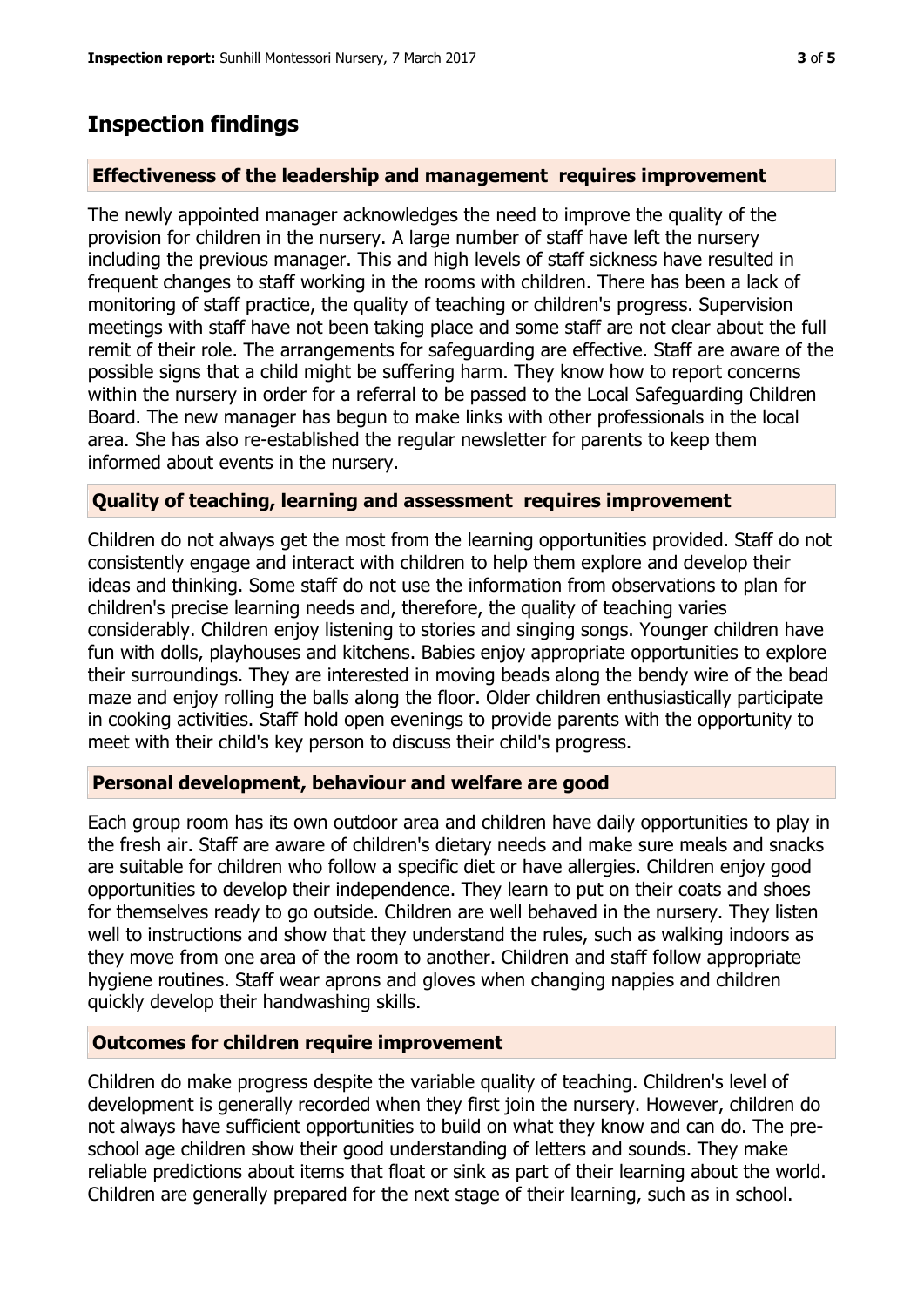## **Setting details**

| Unique reference number                             | EY463845                                                                             |
|-----------------------------------------------------|--------------------------------------------------------------------------------------|
| <b>Local authority</b>                              | <b>Hertfordshire</b>                                                                 |
| <b>Inspection number</b>                            | 1066952                                                                              |
| <b>Type of provision</b>                            | Full-time provision                                                                  |
| Day care type                                       | Childcare - Non-Domestic                                                             |
| <b>Registers</b>                                    | Early Years Register, Compulsory Childcare<br>Register, Voluntary Childcare Register |
| Age range of children                               | $0 - 5$                                                                              |
| <b>Total number of places</b>                       | 78                                                                                   |
| Number of children on roll                          | 132                                                                                  |
| Name of registered person                           | Sunhill Daycare (Europe) Limited                                                     |
| <b>Registered person unique</b><br>reference number | RP519019                                                                             |
| Date of previous inspection                         | 4 December 2013                                                                      |
| <b>Telephone number</b>                             | 01763 226 030                                                                        |

Sunhill Montessori Nursery was registered in 2013. The nursery employs 20 members of childcare staff. Of these, 13 hold appropriate early years qualifications at level 2 or above. The nursery opens from Monday to Friday all year round. Sessions are from 7.30am until 6.30pm. The nursery provides funded early education for two-, three- and four-year-old children.

This inspection was carried out by Ofsted under sections 49 and 50 of the Childcare Act 2006 on the quality and standards of provision that is registered on the Early Years Register. The registered person must ensure that this provision complies with the statutory framework for children's learning, development and care, known as the early years foundation stage.

Any complaints about the inspection or the report should be made following the procedures set out in the guidance 'Complaints procedure: raising concerns and making complaints about Ofsted', which is available from Ofsted's website: www.gov.uk/government/organisations/ofsted. If you would like Ofsted to send you a copy of the guidance, please telephone 0300 123 4234, or email enquiries@ofsted.gov.uk.